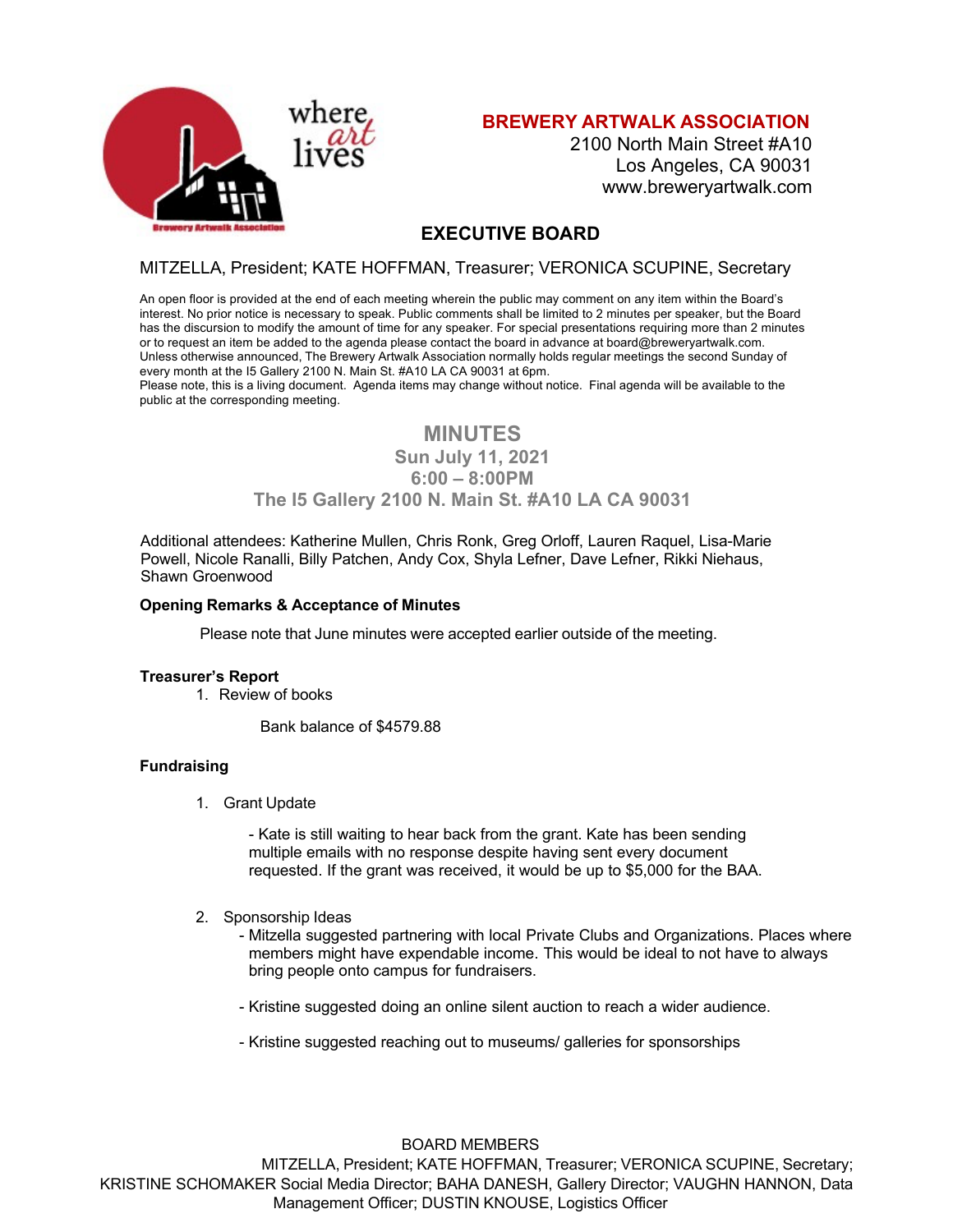-Kate suggested reaching out to large local corporations such asEast West Bank who are current supporters of GALA, an art collective.

Kate would like to have a fundraising ask amount before reaching out t companies. She suggested revisiting this sponsorship idea once the fundraising campaign is up and running.

### **Board Business**

1. Spring Fundraising Campaign

- Kate suggests a transparent approach about finances through a newsletter sent to the Brewery community.

- The board will ask for people to contribute self-made videos of their "Artwalk Stories." A signed consent form will be required to use the videos. Video submissions should have a file name that includes the resident's name and address, These videos will be combined to create a compelling trailer which will become the centerpiece of the BAA's fundraising effort. We want to tell the story of the Brewery, the artists that live here and the artists that participate in Artwalk.

#### 2. Fall 2021 Outlook

- By the end of this month the board will decide whether or not to host a Fall Artwalk.

- Per the feedback the board has received from surveys and open floor, the community seems evenly split between those who want to open in the fall and those who want to wait.

- Kristine mentioned the Spring 2022 Artwalk would be the 40th anniversary of the Brewery Art Complex.

# **Logistics**

3. Reel Security

- Have not heard back from Reel Security although this is not unusual for them.

#### 4. UPS Parking Lot

- Dustin is waiting until the date announcement for Artwalk before pushing permission to use the lot any further

Mitzella suggested staying in contact with UPS representatives (every three weeks) so as to not allow the issue to fall off their radar.

BOARD MEMBERS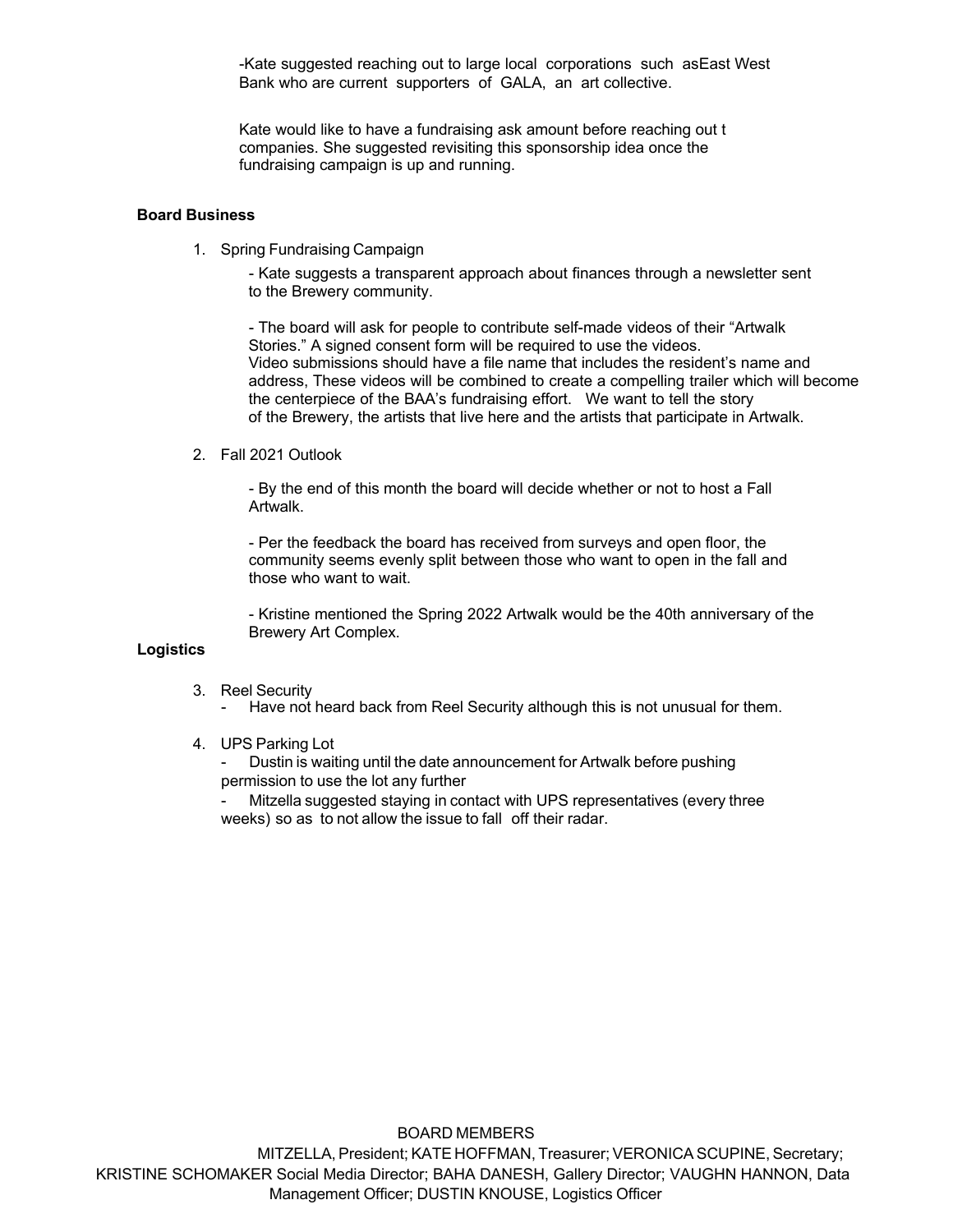#### **Advertising/ Graphic Design**

- 1. Graphic Design
	- Some residents and a board member raised the question as to why the BAA bylaws require the board to hire graphic designers who are not brewery residents instead of requesting volunteers from the community to do the work. It was pointed out that as an artist colony, there are graphic designers at the Brewery who can do this and it could save the board money.
	- Board members discussed the pros and cons of using community volunteers instead of hiring a professional graphic designer from outside the community.
	- Pros included:
		- saving money, spotlighting resident work and using artists who are familiar with the community
	- Cons included:

**Not everyone is a graphic designer.** While this is an artist colony, graphic design is a specific skill that requires someone who is trained and knowledgeable in that area. The main function of the graphic designer is to create advertising and marketing material for print, digital and social. This is a large and time-consuming job requiring a design that can be reformatted for use in multiple sizes, platforms and technical specifications and a designer who is familiar with developing and delivering those assets on time.

**More than just an image is required.** Many of the assets require a lot of text layout such as the back of the post card and the maps. This is a specific skill that is best suited to a professional graphic designer.

**Large scope of work** While we have graphic designers at the Brewery the scope of work required for this job would likely be more than most people would have the time or inclination to volunteer for.

**Risk of favoritism.** Likewise, while we have many talented artists at the brewery, graphic design is a specific skill that not all residents possess. The likely hood would be that only a few artist would have the skill and and the willingness to volunteer their time which would inevitably create a perception of favoritism

In the end, it was determined that the \$1400 that the board typically pays for graphic design services is worth the expense to ensure the work is done correctly and on time.

It was also noted that the Poster Contest that was conducted for the cancelled spring 2020 artwalk was created in part to give all resident artist a chance to have their work spotlighted for the BAA during artwalk without the need for specific design skills or countless hours of volunteer work.

BOARD MEMBERS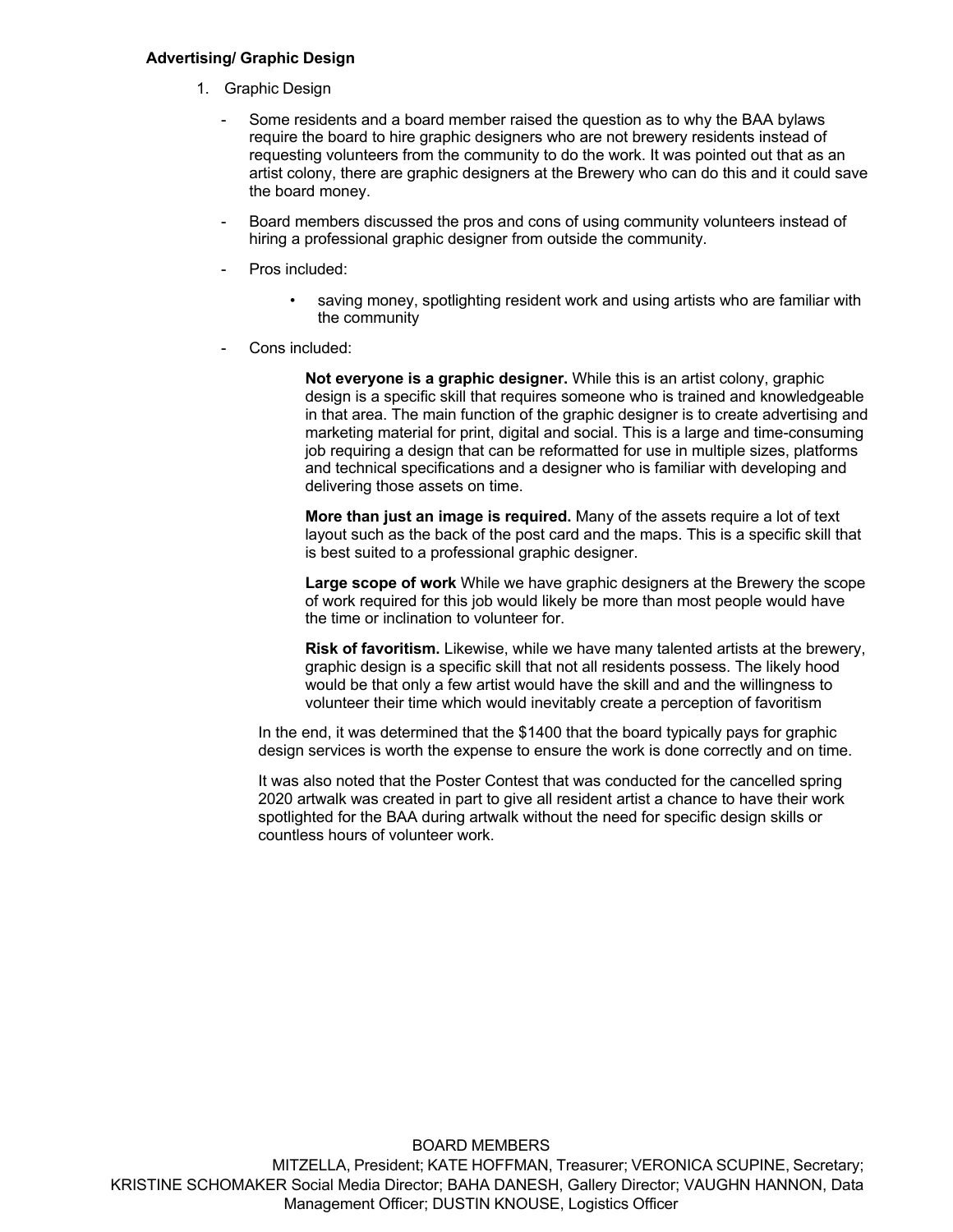### **Social Media**

- 1. Social Media Report
- Kristine has scheduled posts all the way until October

Kristine encouraged Brewery residents to make their posts public and use the hashtag @breweryartwalk so she can find them and share on the Brewery Artwalk social media page.

2. New Facebook Group

The new Facebook group, Brewery Artwalk Information Exchange, was a successful integration into the community. People are engaging with the page and asking questions. After initial flurry on its opening, posts and engagement have died down.

Kristine asked that the community to be patient with responses.

The purpose of the Facebook Group is to allow for dialogue with the board. This is a channel for connection and for the voices of the residents to be heard publicly without the need to sit through meetings to get to the open floor.

Kristine reminded guests they should be sure to add the social media email (socialmedia@breweryartwalk.com) to your email list to keep the board up to date on events and shows one might be having.

#### **I5 Gallery**

1. The AC in the gallery needs to be repaired.

#### **Data Management**

- 1. Website Updates
	- Upgraded the plugin that was causing issues.
	- Upgraded the Wordpress theme to the latest version.

- There is one more issue to fix on the backend, the updated theme comes with a newpage builder that conflicts with the old page builder. Will move all pages to the new page builder.

2. Gallery Pages

- Two residents had reached out to update their pages on the website.

3. Google Workspace Migration & Walkthru

- We have migrated to Google Workspace to handle email, calendar, and file storage. All email addresses remain the same.

- Email addresses for the board will not change

#### **Communications**

- 1. Communications Report
	- Kate will be putting together an information sheet for new residents.

BOARD MEMBERS MITZELLA, President; KATE HOFFMAN, Treasurer; VERONICA SCUPINE, Secretary; KRISTINE SCHOMAKER Social Media Director; BAHA DANESH, Gallery Director; VAUGHN HANNON, Data Management Officer; DUSTIN KNOUSE, Logistics Officer